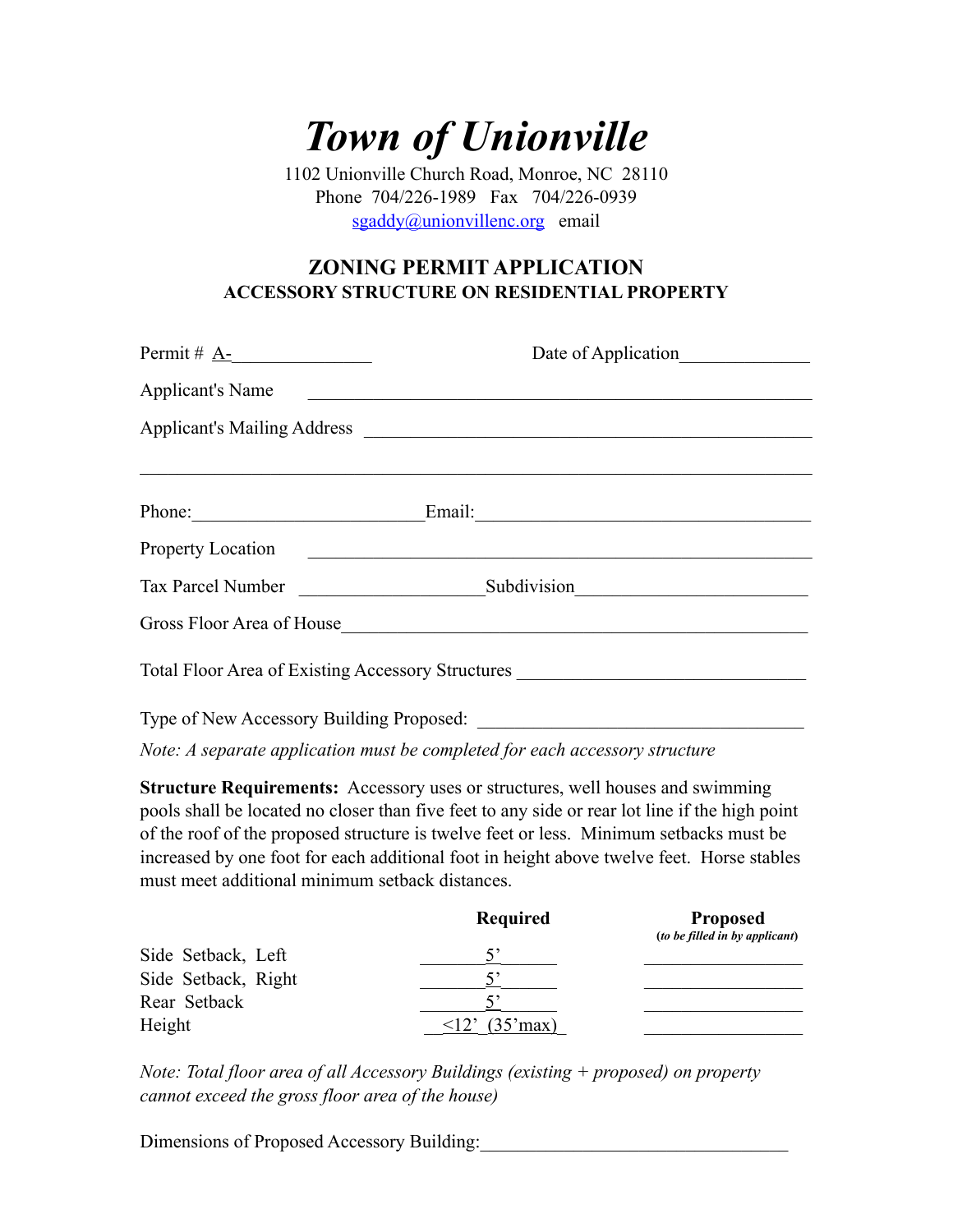Floor Area of Proposed Accessory Building: \_\_\_\_\_\_\_\_\_\_\_\_\_\_\_\_\_\_\_\_\_\_\_\_\_\_\_\_\_\_\_\_\_\_\_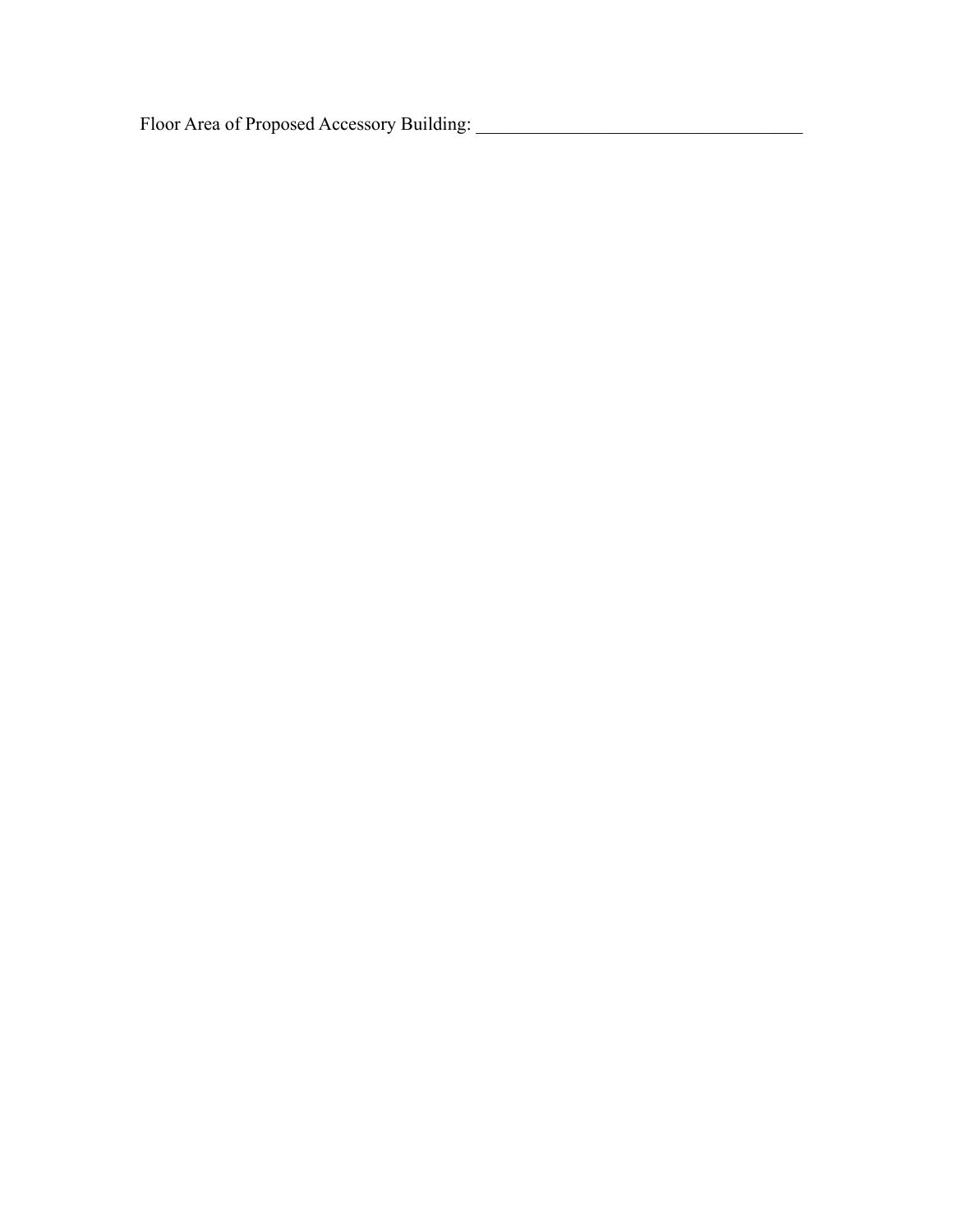Permit  $\#$  A-

*Page 2 Town of Unionville Accessory Structure Permit* 

**Comments:** 

**Permit Fee:** Attach check made payable to *Town of Unionville* in amount of **\$50**. Send or bring application to Town of Unionville Monday – Friday 8 am – 12 noon.

 $\mathcal{L}_\mathcal{L} = \{ \mathcal{L}_\mathcal{L} = \{ \mathcal{L}_\mathcal{L} = \{ \mathcal{L}_\mathcal{L} = \{ \mathcal{L}_\mathcal{L} = \{ \mathcal{L}_\mathcal{L} = \{ \mathcal{L}_\mathcal{L} = \{ \mathcal{L}_\mathcal{L} = \{ \mathcal{L}_\mathcal{L} = \{ \mathcal{L}_\mathcal{L} = \{ \mathcal{L}_\mathcal{L} = \{ \mathcal{L}_\mathcal{L} = \{ \mathcal{L}_\mathcal{L} = \{ \mathcal{L}_\mathcal{L} = \{ \mathcal{L}_\mathcal{$  $\mathcal{L}_\mathcal{L} = \{ \mathcal{L}_\mathcal{L} = \{ \mathcal{L}_\mathcal{L} = \{ \mathcal{L}_\mathcal{L} = \{ \mathcal{L}_\mathcal{L} = \{ \mathcal{L}_\mathcal{L} = \{ \mathcal{L}_\mathcal{L} = \{ \mathcal{L}_\mathcal{L} = \{ \mathcal{L}_\mathcal{L} = \{ \mathcal{L}_\mathcal{L} = \{ \mathcal{L}_\mathcal{L} = \{ \mathcal{L}_\mathcal{L} = \{ \mathcal{L}_\mathcal{L} = \{ \mathcal{L}_\mathcal{L} = \{ \mathcal{L}_\mathcal{$ 

Attach The Following: A copy of a survey which shows: (a) the shape, dimensions and location of the lot to be built upon; (b) the shape, dimensions, use and location of all existing principal and accessory structures on the lot: (c) the shape, dimensions, and location of the accessory or agricultural structure(s) to be placed upon the lot: (d) all setback lines on the lot once the proposed accessory building is completed; and (e) any other information that may be needed to insure that the proposed accessory structure(s) will be in compliance with all applicable provisions of the Land Use Ordinance. The proposed accessory structure may be sketched onto a copy of an existing survey of the property and submitted in lieu of a new plot plan. However, if the proposed structure is to be located very close to the required setback lines, then the applicant may desire to have a plot plan of the proposed structure done by a registered surveyor to ensure that there are no encroachments.

I hereby certify that all of the information provided for this application and all attachments is true and correct to the best of my knowledge. I further certify that I am familiar with all the requirements of the Land Use Ordinance concerning this proposed use. Any violation of the Land Use Ordinance will be grounds for revoking this permit and any subsequent permit issued the Town of Unionville.

 $\mathcal{L}_\text{max}$  and the contract of the contract of the contract of the contract of the contract of the contract of

 $\mathcal{L}_\text{max} = \mathcal{L}_\text{max} = \mathcal{L}_\text{max} = \mathcal{L}_\text{max} = \mathcal{L}_\text{max} = \mathcal{L}_\text{max} = \mathcal{L}_\text{max} = \mathcal{L}_\text{max} = \mathcal{L}_\text{max} = \mathcal{L}_\text{max} = \mathcal{L}_\text{max} = \mathcal{L}_\text{max} = \mathcal{L}_\text{max} = \mathcal{L}_\text{max} = \mathcal{L}_\text{max} = \mathcal{L}_\text{max} = \mathcal{L}_\text{max} = \mathcal{L}_\text{max} = \mathcal{$ 

Applicant Date

## **(This portion of the application shall be filled out by the Land Use Administrator)**

Based on the information hereby furnished to me and my knowledge of the Town of Unionville Land Use Ordinance, I hereby this this contains the state of the state of the state of the state of this contains the state of the state of the state of the state of the state of the state of the state of the st Zoning Permit. Approve Disapprove